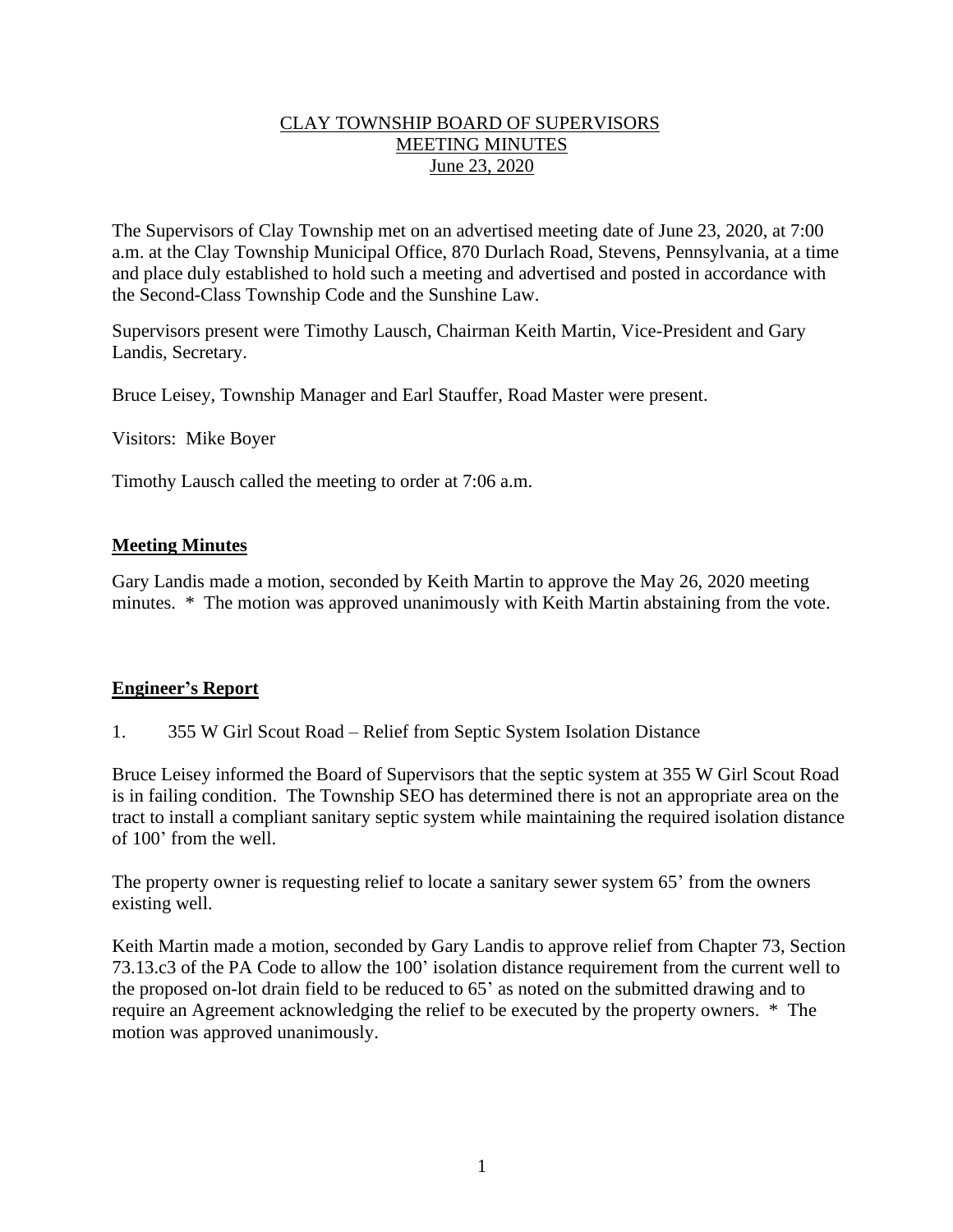2. Re-Zoning Lot 4 Two Cousins Plaza

Bruce Leisey reviewed with the Board of Supervisors a request from the Developer of Two Cousins Plaza to changing the proposed building on Lot #4 from an Office to a Multi-Family Residential building. This lot is on the east side of Larkspur Lane which is adjacent to residential units in the R2 District. The lot is currently NC and the developer is asking to rezone to R2.

After Discussion, the Board of Supervisors agreed that they are generally not interested in rezoning without updating the current Comp Plan. The process of updating the Comp Plan will not be started at least until the County is completed with their Regional Comp Plan which includes Clay Township. The County update will not be completed for at least 6 months.

## **Old Business**

None

## **New Business**

1. Road Master Update

Earl Stauffer informed the Board of Supervisors that reclaiming and paving on Durlach Hill Road is scheduled to start on July  $8<sup>th</sup>$  with paving on July 10th.

There was discussion on removing the high spots on the road and reconfiguring the intersection with Flintstone Road.

### 2. Township Manager Update

Bruce Leisey reviewed updated Annex roof designs with the Board of Supervisors. The Board of Supervisors agreed to forward the proposed design to Schillaci Architects to have an estimate of cost for the project formulated.

3. Park Pavilion Opening Date

There was discussion on what effect the County going into the "green phase" on 6/26/19 will have on the park's pavilion opening date.

There was discussion on the challenged of cleaning and maintaining the restrooms on a regular schedule.

It was decided to table a decision until the 7/13/20 Board of Supervisors meeting.